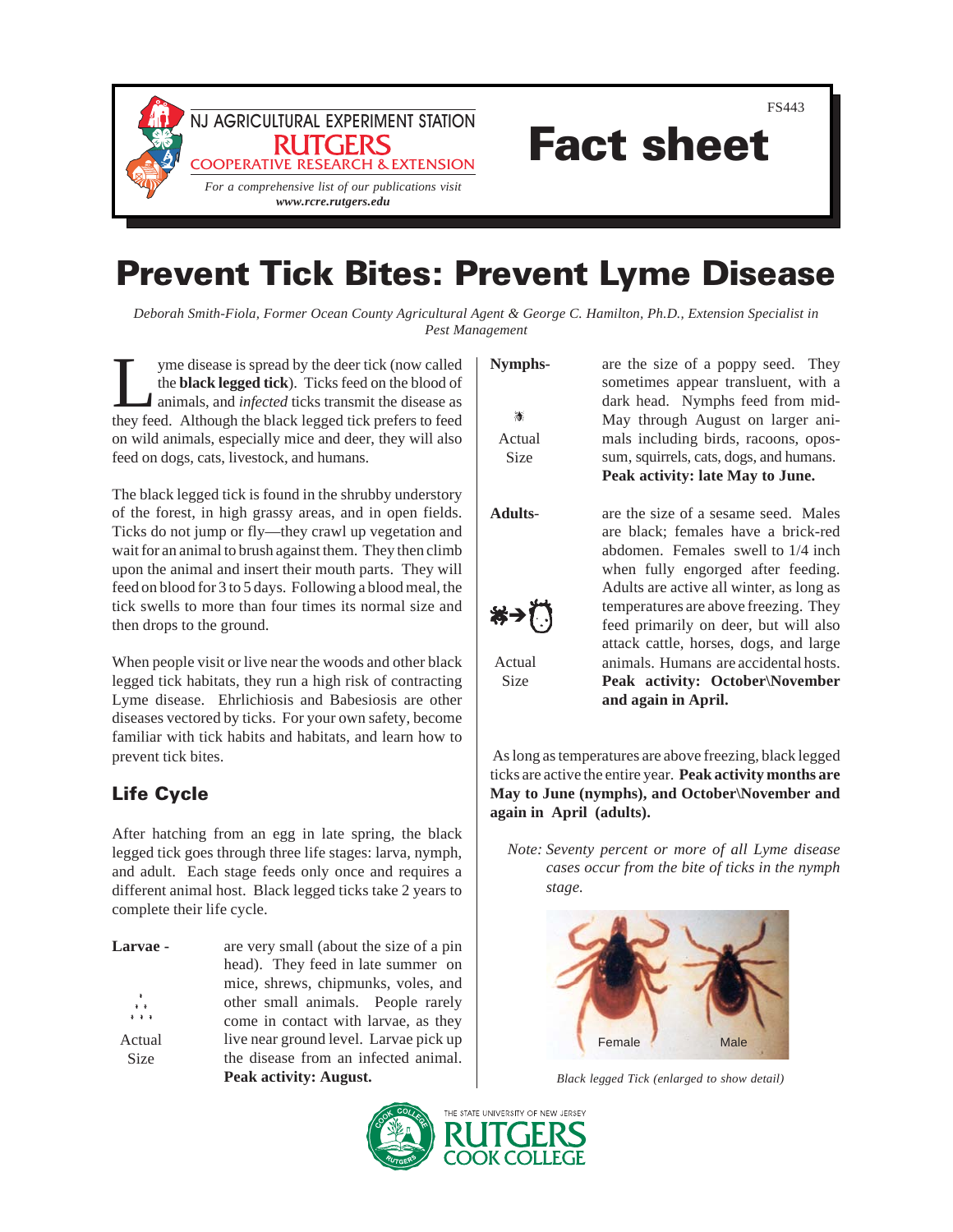# Tick Identification

All ticks go through three growth stages (larva, nymph, adult) which differ in size. The easiest way to distinguish the black legged tick from other ticks is by size, shape, and coloration. All stages of the black legged tick have a black head and a black dorsal shield behind the head. The previous page has descriptions of each black legged tick lifestage.

All ticks have distinctive features that separate the tick species. The following drawings are greatly enlarged to show characteristics used for identification of hard ticks. Observing these features requires magnification.

**Festoons**—ridges on the edge of the lower abdomen. Black legged ticks **do not** have festoons. Other common ticks **do** have festoons.

**Anal Opening**—looks like a "belly button" on the under side of a tick. It tends to be in the center of the body of most ticks. On the black legged tick, the anal opening is near the lower edge of the abdomen AND lies within a horseshoeshaped ridge (see illustration).

#### **A. Ticks that are** *not* **primary vectors of Lyme disease (American Dog Tick and Lone Star Tick)**



**B. Black legged tick (***Ixodes***; primary vector of Lyme disease; also vectors H. G. Ehrlichiosis)**





Lone Star Tick *Amblyomma americanum* (Vector of "Lyme-like" disease; H.M. Ehrlichiosis) Common south of Freehold, New Jersey. Very fast and aggressive. Red brown in color, tear drop shaped.

(greatly enlarged drawings of adult females)



American Dog Tick *Dermacentor variabilis* (Vector of Rocky Mountain Spotted Fever) The largest tick found in New Jersey. Solid brown with mottled white dorsal shield. Oblong in shape.



Brown Dog Tick *Rhipicephalus sanguineus* An indoor species. It can survive outdoors during the summer.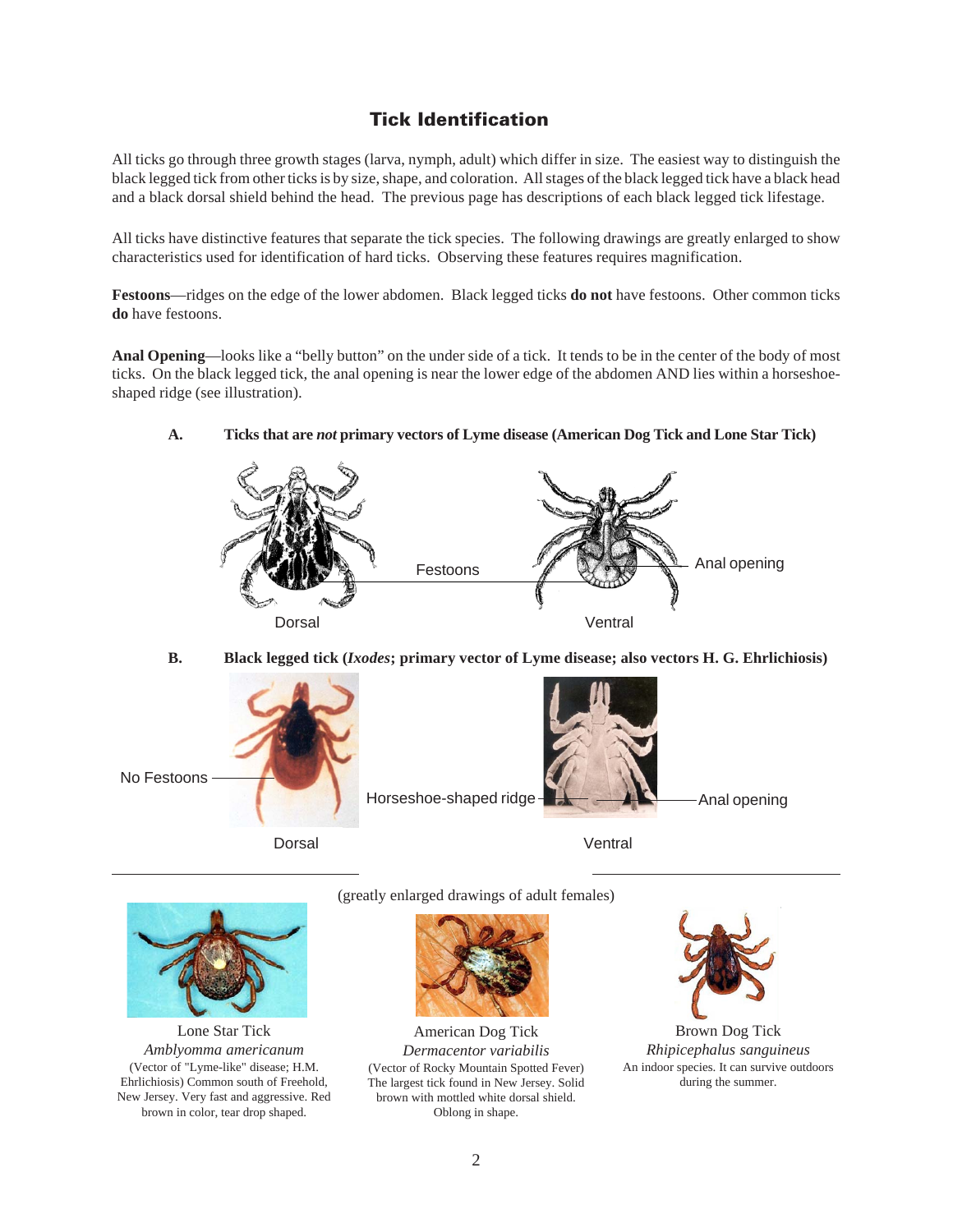## Favorite Tick Habitats

Black legged ticks prefer to live in the woods. Dense, mature woods with a thick under growth of shrubs and small trees are their favorite habitat (85%). They are also found, to a lesser degree, along the edge of woods, where woods meet lawns, fields or landscaped beds. Very few (4 to 8%) are found in lawns, because properly mowed lawns are too hot and dry to sustain the tiny black legged tick. Ticks prefer the cool, moist woodlands where they have a better chance of finding an animal host.

Where you live, your hobbies, and your habits may influence your risk of a tick bite. Notice in particular these **high risk factors**:

- yard surrounded by dense woods
- bird baths, bird feeders
- outdoor pets that come indoors
- woodpiles, brush piles, rock walls
- swingsets; treehouses in the woods
- outdoor occupations: landscapers, utility line workers, farmers, etc.
- outdoor recreation: freshwater fishing, camping, hiking, hunting, etc.
- viewing deer in the yard

Many of these factors encourage wildlife near the home, and these animals may carry ticks. Mice, in particular, are known hosts of immature black legged ticks and carriers of Lyme disease. Reduce, remove, or avoid these risk factors as much as possible.

# Ticks: Disease Cycle

The risk of being bitten by an infected black legged tick is greatest in the summer months, especially in late May and June, when the nymph stage is active. This is the time of year when people, notably children, are most active outdoors. Make a habit of thoroughly checking yourself and others daily for the tiny nymph after outdoor activities and vacations.

About 20 to 45% of the black legged ticks in New Jersey (depending on the lifestage and where they are found) are infected with and able to transmit Lyme disease. Newly hatched black legged ticks do not initially carry this disease; they pick it up from an infected animal. A preferred animal host is the white-footed mouse, the primary reservoir host of the Lyme disease bacterium. Once a tick picks up the bacterium, it will retain it to its next stage, and be able to infect future host animals. Each lifestage of the black legged tick feeds on only one animal host.

#### Know the Early Signs of Lyme **Disease**

- headache
- flulike symptoms
- "bull's-eye" rash (>2" in diameter)
- swelling and pain in the joints
- fatigue

Lyme disease symptoms mimic many other diseases. About 70% of Lyme disease victims will develop a rash within 2 days to 4 weeks. If untreated, more severe symptoms may develop—sometimes months to years later.

If you suspect Lyme disease, consult a physician **immediately**. Symptoms that progress very quickly could be the result of Ehrlichiosis (H.G.E.), another tickborne disease.

# Finding and Removing Ticks

**Infected black legged ticks must feed for at least 24 hours** before they can begin to transmit the Lyme disease bacterium. Therefore, you should **remove ticks as soon as possible.** Take a shower after outdoor activity and put clothes in the dryer (dry heat will kill ticks). Check your body thoroughly, paying close attention to the armpits, the groin, and neck. Use the buddy system! Look for ticks nightly, especially if you have young children.

Remove ticks with tweezers only (bent, "needlenose" tweezers are best). Apply steady backward force until the tick is dislodged. Do **not** use alcohol, nail polish, hot matches, petroleum jelly, or other methods to remove ticks. These methods may actually traumatize ticks, causing them to regurgitate their gut contents, which may include the Lyme disease bacterium.

Save the live tick for identification by the Rutgers Cooperative Research & Extension office in your county.